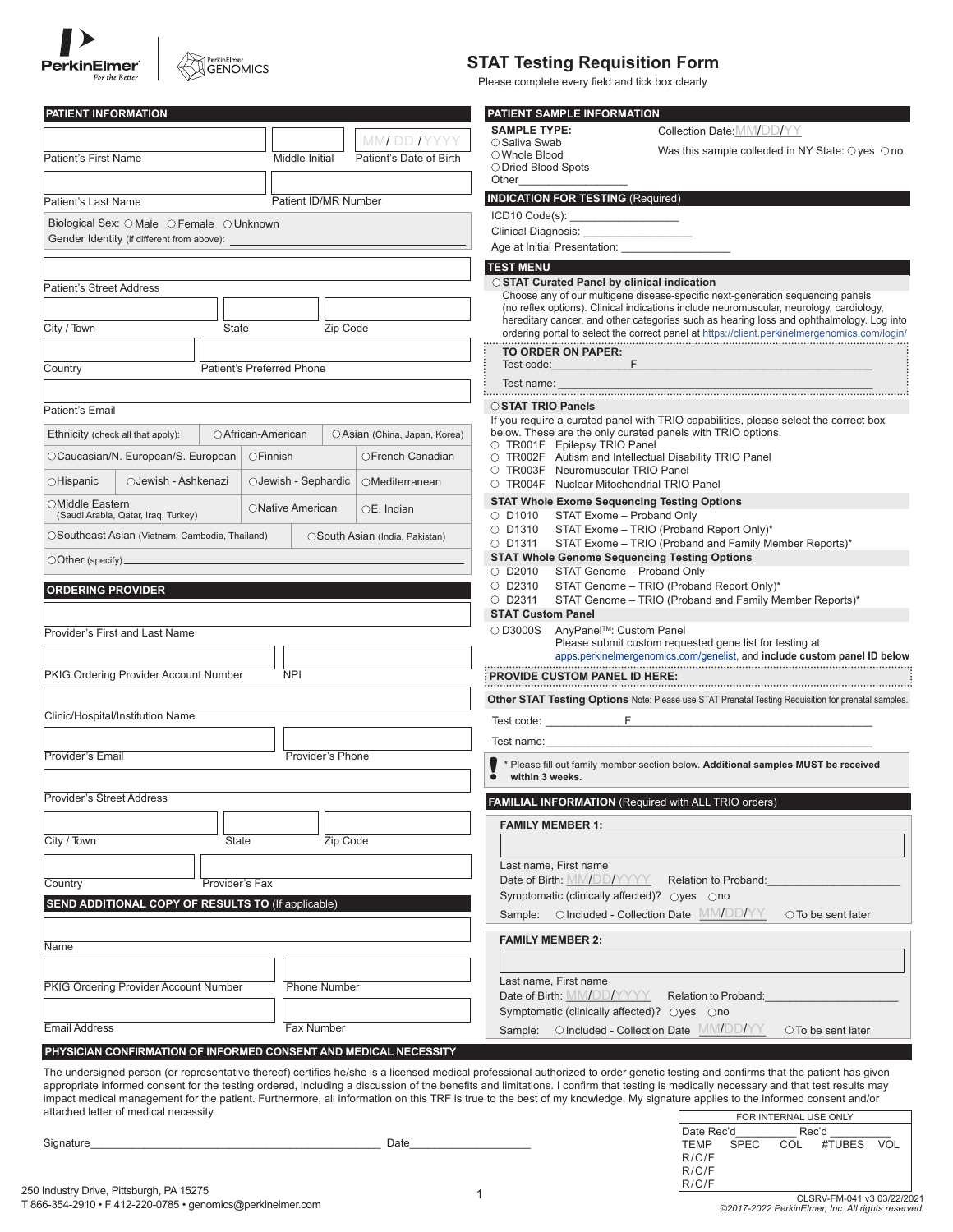

PerkinElmer<br>GENOMICS

# **STAT Testing Requisition Form**

| <b>INSTITUTIONAL BILLING</b>                                                            |              |          |                      |                                            |
|-----------------------------------------------------------------------------------------|--------------|----------|----------------------|--------------------------------------------|
|                                                                                         |              |          |                      |                                            |
| Institution/Organization Name                                                           |              |          |                      | PerkinElmer Genomics Billing Account ID    |
|                                                                                         |              |          |                      |                                            |
| <b>Contact Name</b>                                                                     |              |          | <b>Contact Phone</b> |                                            |
| <b>PATIENT BILLING</b>                                                                  |              |          |                      |                                            |
| O Check: \$ Amount Enclosed (Please make checks payable to: PerkinElmer Genetics, Inc.) |              |          |                      |                                            |
| O Credit Card (Please fill out all information):                                        |              |          |                      |                                            |
|                                                                                         |              |          |                      |                                            |
| <b>Credit Card Number</b>                                                               |              |          | <b>CVV</b>           |                                            |
|                                                                                         |              |          | <b>MM/YY</b>         |                                            |
| <b>Credit Card Billing Street Address</b>                                               |              |          | Card Exp. Date       | <b>Cardholder Phone</b>                    |
|                                                                                         |              |          |                      |                                            |
| City / Town                                                                             | <b>State</b> | Zip Code |                      | Cardholder Printed Name as Appears on Card |

Cardholder Signature